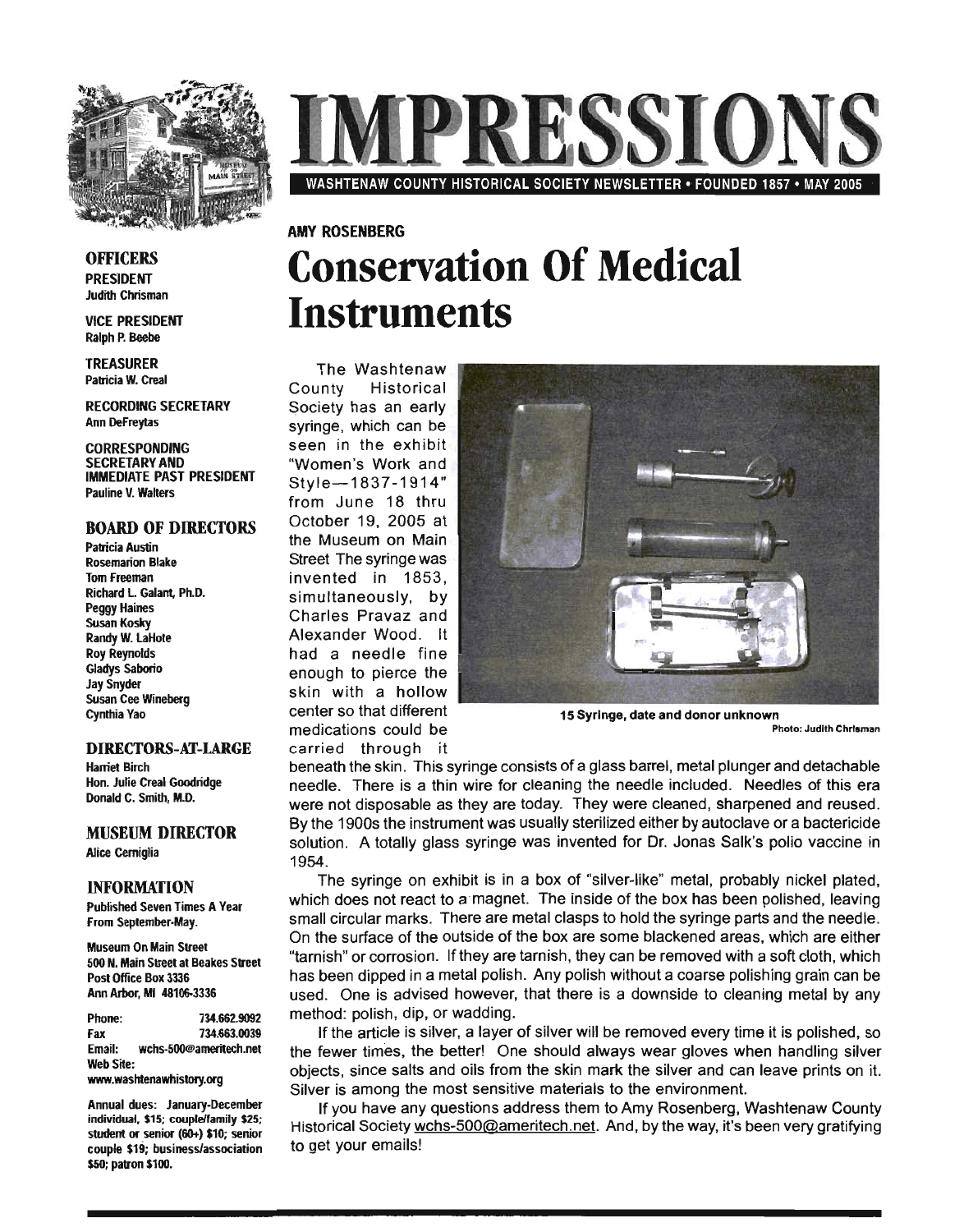### SUSAN CEE WINEBERG· 2005 **Lost Ann Arbor**

I feel I need to start this talk by discussing how I came to write this book. My appreciation of the historic buildings of Ann Arbor developed over a long period of time and involved first researching the house I lived in, then my neighborhood, then my city and then my county. It led to my serving on the Historic District Commission, on numerous neighborhood committees and to being President of the historical society.

In 1974 Ann Arbor celebrated its Sesquicentennial with articles appearing almost weekly about the historic buildings in town. In 1976 the United States celebrated the Bicentennial. I got hooked on local Susan Wineberg speaking about her history! book at Brookhaven Manor.



In the midst of all the historic **Photo: Judith Chrisman** 

celebrations, the University of Michigan announced its plans to demolish the 1890s Barbour -Waterman Gyms and portions of the Observatory. A movement developed to "Recycle Barbour-Waterman" and I joined-my first venture into historic preservation. Little did I know what paths this would lead me down, and the interesting people I would meet. One was Louisa Pieper, who the next year helped me preserve the original interior doors of 311 E. Ann (the building code required solid core doors for fire safety). Shortly after that, she asked me to be on the Study Committee for the Old Fourth Ward Historic District in 1977. Now I was really hooked.



just by the Rotograph Co. 3775 Waterman Gymnasium, University of Michigan, Ann Arbor, Mich.

Barbour-Waterman Gymnasiums, 1904 Photos from Bentley Historical Library Collection and others.

The Study Committee met every other week for almost five years. Ray Detter was one of the committee members. Together with other neighbors we studied the neighborhood and wrote an ordinance based on the successful Old West Side Ordinance. However. our city attorney required every building that we wanted to single out for special treatment to be researched. That task fell to me and it was then that I began amassing what now consists of four filing cabinets of data on the buildings of Ann Arbor, arranged by address.

After the Old Fourth Ward became a historic district in 1983, I served on the Landmarks and Downtown Study Committees. Here I met people like Mary and John Hathaway, natives of Ann Arbor who had worked to preserve the Observatory and other important buildings. I learned about the tragic loss of the old county courthouse in 1954, the loss of the Muehlig house on S. Main Street in 1962, and the loss of the Goodrich House on S. State Street in 1971, a demolition done in the darkness of night to avoid historic review. These demolitions became the driving force behind the preservation movement in Ann Arbor. I also learned about earlier efforts to protect what remained of our architectural legacy. The loss of the Henry Carter Adams house at 1421 Hill Street in 1986 (then known as the Ark Coffeehouse) became the catalyst for expanding the Washtenaw Hill Historic District.

These losses and my work researching the Old Fourth Ward eventually led to my collecting information on all the buildings of Ann Arbor. I attended EMU and received a degree in historic preservation in 1992. Lost Ann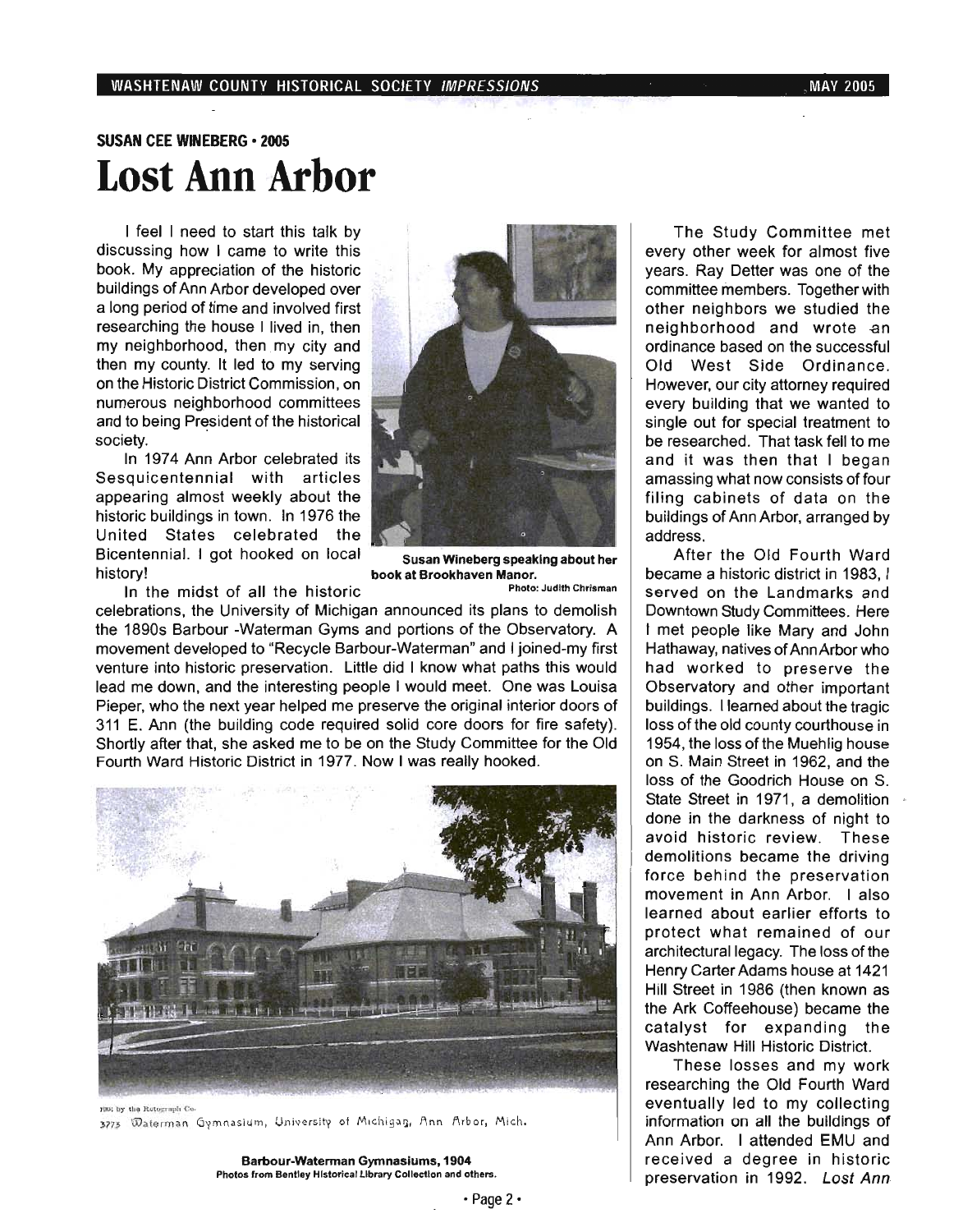### WASHTENAW COUNTY HISTORICAL SOCIETY IMPRESSIONS And the contract of the may 2005

Arbor was my master's thesis for this degree. The book is arranged in chapters beginning with the Washtenaw County Courthouse and its immediate neighborhood, and then traces the history of the . university and its expansion, the growth of the commercial districts of the city, and the change of East Huron Street from an elite residential neighborhood (somewhat like Washtenaw is today) to a commercial strip full of gas stations. The book is not at all inclusive, however, and I could probably write another book with almost as many photographs! I will try to focus on some of the most dramatic of our architectural heritage.

### LIFE REVOLVES AROUND THE COURTHOUSE

Ann Arbor was founded by John Allen and Elisha Rumsey in 1824. Their original plat included the block Allen donated for a courthouse and one was built by 1834.



Ann Arbors first courthouse, 1864

Two years later it was the site of the "Frostbitten Convention" at which Michigan's statehood was approved after delegates agreed to relinquish Toledo for the Upper Peninsula. A state historical marker . marks the spot today. The site of



Muehlig houses, 311 and 315 S. Main St., c. 1910



Henry Carter Adams House, 1421 Hill St., 1920s

the courthouse at Huron and Main also marks ground zero in the city numbering system. So, the courthouse was and is literally the center of town.

By the 1870s, this building was woefully inadequate and in 1878 the second courthouse, complete with clock tower and statues representing justice, was erected This served as the civic center of town for almost 100 years. In my many years on study committees and from talking to local residents, I learned that the loss of the 1878 County Courthouse was considered the most tragic of all the demolitions. I also discovered in reading several years' worth of clippings from the Ann Arbor News that no one tried to save this building. World Ann Arbors second courthouse, 1916

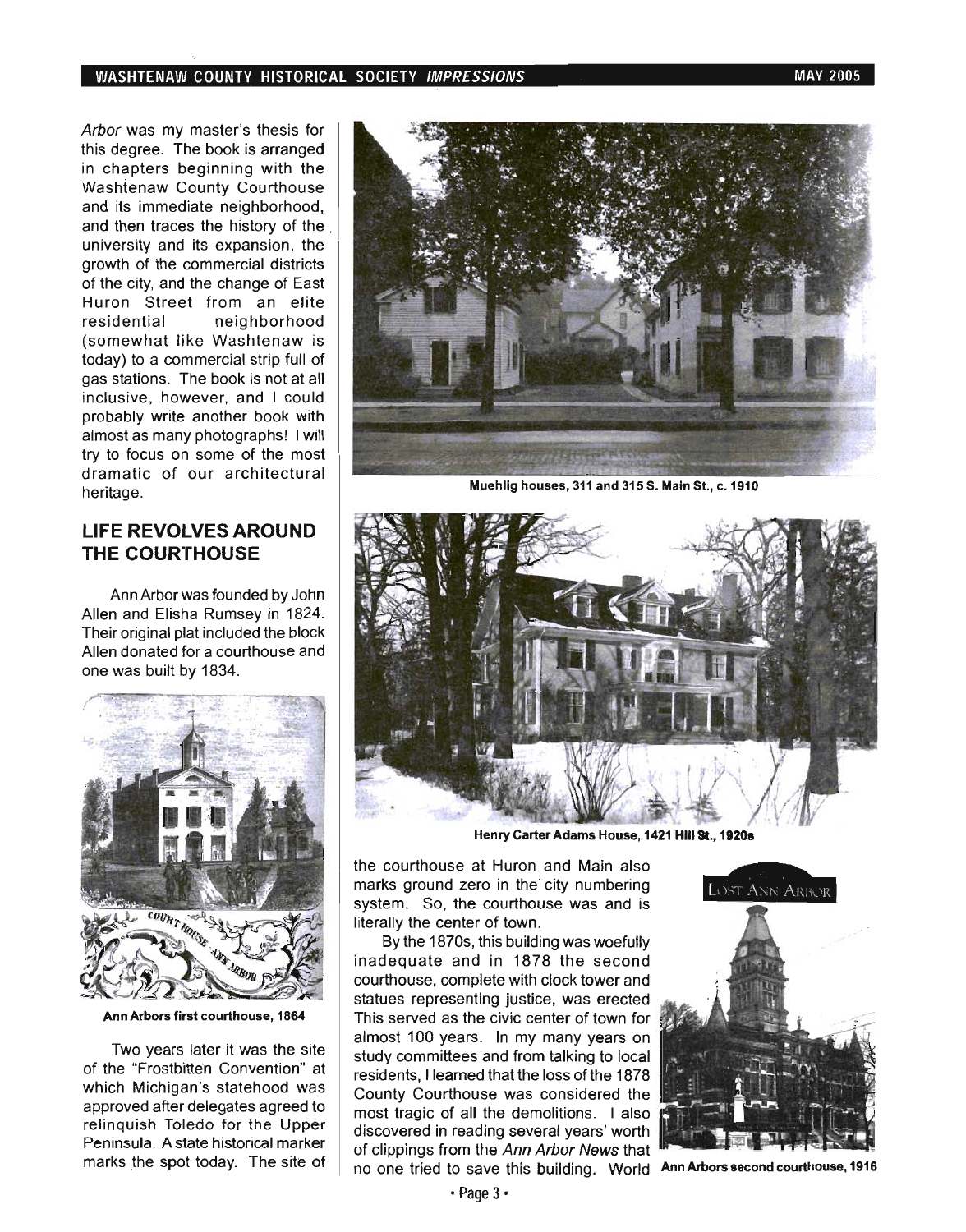#### WASHTENAW COUNTY HISTORICAL SOCIETY IMPRESSIONS **MAY 2005** MAY 2005

War II had ended and the pent up demand for new construction, which had been tamped down since the Depression, was too great to withstand. Old was bad and new was good. So, out with the old! Today people find it hard to imagine that no one tried to preserve this building.

In 1954, with the erection of the new building and the loss of the grounds surrounding the courthouse, this sense of the center of town was lost. No longer were there steps from which famous politicians would speak or a greensward on which to assemble.

In the 19th century, the courthouse and post office formed the twin points of city life. Mail was not delivered to your house until the late 1880s and picking up the mail was a social event. There was no city hall so political life centered around the courthouse and the nearby newspaper offices. Also near the courthouse were hotels, business blocks and even the Opera House.

Restaurants and saloons were found in great numbers and eventually businesses expanded along Main Street in both directions from Huron. Some of the more spectacular buildings that once existed were Hangsterfer's, Rettich's Orchestrion Hall on E. Washington and Mummery Drugs. Stately homes could also be found at the far south end of Main, including that of former mayors William S. Maynard and Philip Bach. Tiny houses such as the first Muehlig house could also be found. For the most part, the business blocks were simple affairs, however.

### **THE UNIVERSITY OF MICHIGAN**

Another engine of growth was the University of Michigan, which was lured to a donated 40-acre parcel at State St and the University streets in



Mason Hall and South College, 1861

1837. In 1841, when the University officially opened, there were five buildings on campus, including four professor's houses and Mason Hall. The campus



Preketes Sugar Bowl, 109 S. Main St., c. 1940

grew quickly and soon South College was built

The campus really began to boom after the Civil War, when UM briefly was the largest university in the country. In 1871, construction began on University Hall which joined South College with Mason Hall. Its massive presence and dome were the center of campus life for some 50 years. The dome had to be replaced in 1896 and then, in 1950, the whole building was demolished. Other major buildings on campus were the Medical School in the Greek Revival style, the library, the law department, the chemical lab [destroyed by arson in 1981], the engineering lab, and the museum. NONE of these buildings remains today. Only two buildings remain from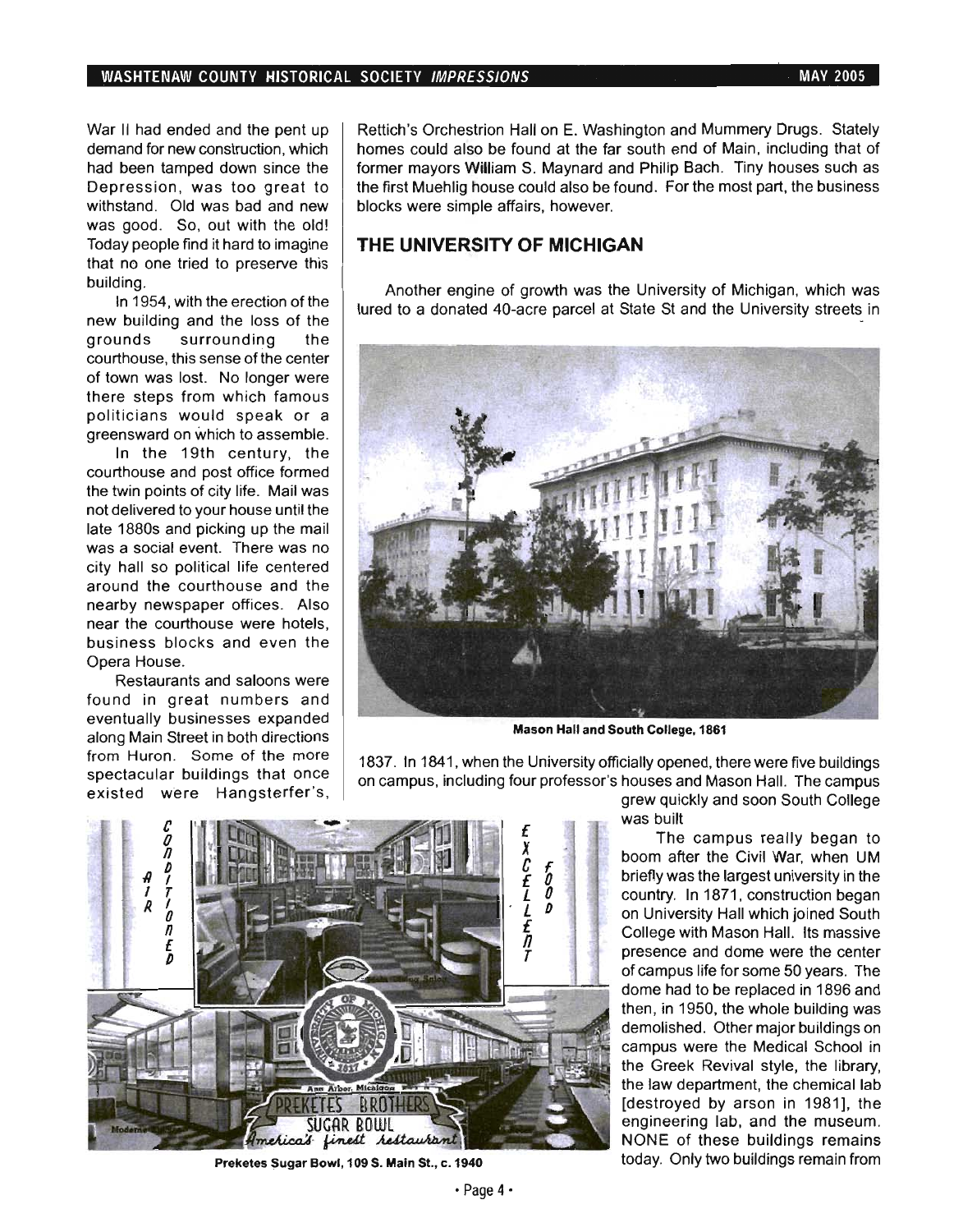### WASHTENAW COUNTY HISTORICAL SOCIETY IMPRESSIONS AND MALL COUNTY AND MAY 2005



Fire destroys the Economics Building (former Chemical Laboratory), 1981

the 19th century--one of the professor's houses, now the greatly enlarged home for the president of the University, and Tappan Hall built in 1894.

By the  $20<sup>th</sup>$  century the University was expanding in many directions, which required the destruction of already existing buildings. So, Professor Winchell's octagon house was torn down to build Hill Auditorium in 1909. The building of the Women's League and Burton Tower required the demolition of many houses: the Michigan Union replaced the homes of Professor Cooley and Elihu Pond and, of course, the building of the Law . Quad resulted in the demolition (and in one case relocation) of churches, houses and fraternities. Further east along South University, the Hall Greenhouses eventually gave way to open space (the lawn of Martha Cook dorm) and the School of Social Work.

The university's expansion along S. State Street from North University involved the demolition of some very interesting buildings. These ranged from Civil War-era buildings near William Street such as the First Ward The old Morris homestead, 504 S.



Cousins & Hall Florists and Greenhouses, South University Avenue, c. 1900

School (1862), George Jewett's valet cleaners (an 1850s house no doubt), and a large home demolished for the First Congregational church.

At 444 S. State was the Bible Chair House, originally the 1870 home of Preston B. Rose, Professor of Chemistry. For a brief period of time, a sleek art deco gas station stood next to the Kelsey Museum, at what was then the comer of South State and Jefferson. The street and station disappeared when the current LSA Building was constructed in 1946. At 504 S. State was the home of George S. Morris, Professor of Philosophy and mentor



State Street, c. 1900

to John Dewey. It was later a tea room and then the home to WUOM before being demolished in 1946, also for LS&A. Next door, at 512 ,was the Zeta Psi Fraternity, with its turret and crenellated tower, typical of the 1880's buildings further down the street. Next door at 548 and 556 were more turreted houses belonging to James Clements (and boyhood home of William L. Clements after whom the Clements Library is named), and the Alpha Delta Phi fraternity. Except for the site of the Congregational Church, and the two fraternities of Sigma Chi and Alpha Delta Phi, all of these properties now contain University buildings .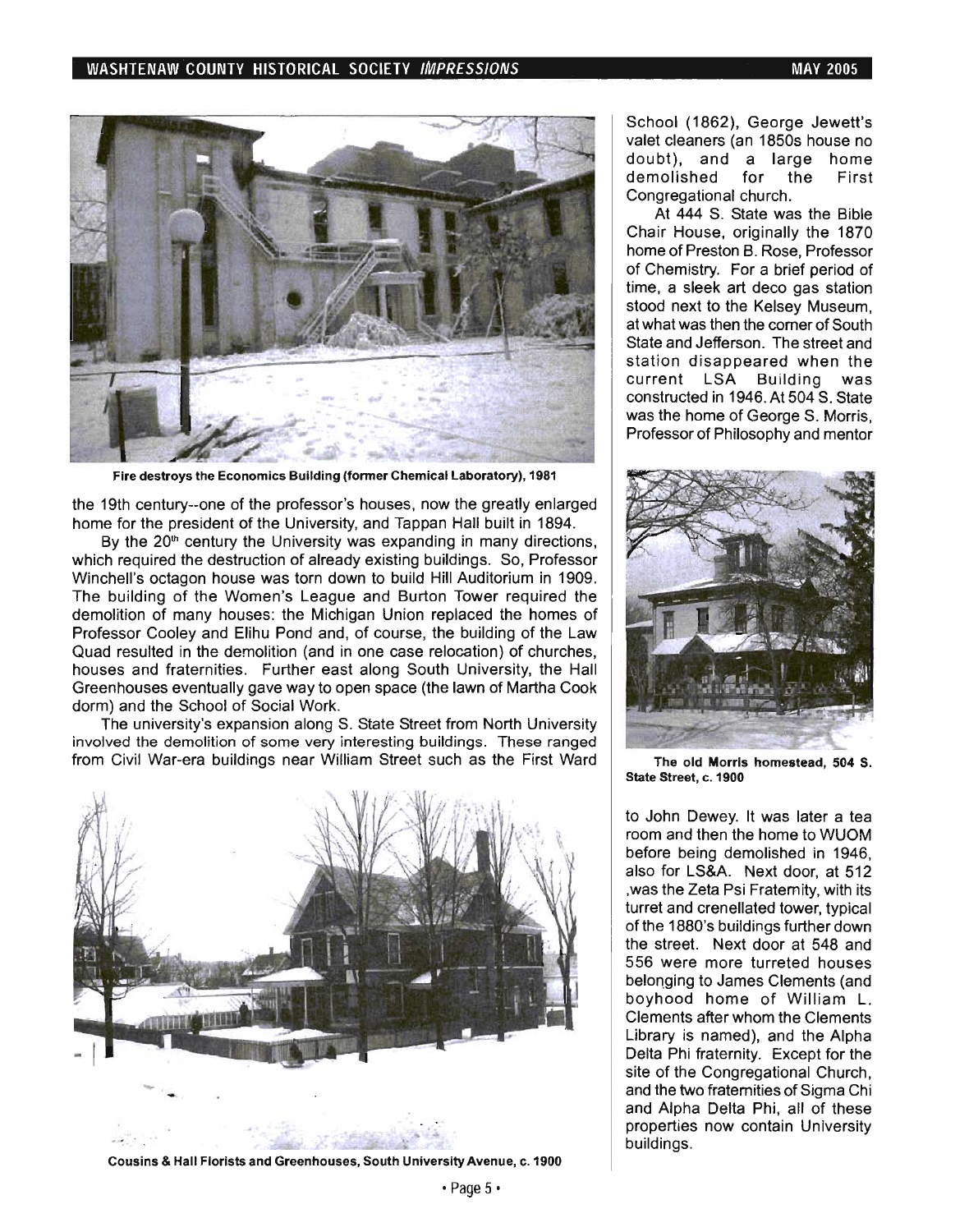### **THE TRANSFORMATION OF HURON STREET**

The transformation of Huron Street was one of the more surprising discoveries I made doing this book. I had collected scraps of information and photographs about various buildings but before I wrote my thesis I had never systematically investigated how they were arranged along Huron. The explanation for this rapid shift was the development of the automobile and its rapid acceptance by the American public. Within 25 years, between 1900 and 1925, almost every corner on Huron between Main and Division sported at least one gas station. Soon car-related businesses in addition to gas stations, including used car lots, tire companies and car showrooms, sprouted up and took the place of the elegant houses that once lined the street. Today, only a few houses, including the Silas Douglass house used by the Baptist Church, hint at the grandeur that once was E. Huron Street.

In 1870, if one looked west down Huron Street one could see the dip and then the rise of West Huron as it falls downward at Allen Creek and begins to rise up again across the glacial till. The Ezra Seaman Home is on the left and the Sperry home is on the right, dating to the 1850s and 1830s respectively. Moving west down Huron, one would have encountered the Westminster House at 602 E. Huron, built in the 1840s for Professor Fasquelle, of the Modern Languages Department. Today, the Wesley Foundation occupies this site.



Rev. Gillespie residence, 613 E. Huron Street, 1930s

Across the street was the home of Lewis Risdon, owner of a hardware store on Main Street. Today this is the site of the Campus Inn. Next door, at 613 E. Huron, was a tiny Greek Revival home (dating at least to the 1850s), once used to sell steamship tickets. Today the site is the parking lot of the Campus Inn.

Next door to this site, at 503 E. Huron, was the August Jaycox house, an example of the high-style Second Empire homes built then that are very rare today. Built by a "southern colonel" and liquor distiller, it was a center of entertainment for 20 years. Later remodeled with across the front porches on both floors (probably around 1900) and used as a Baptist Student Center from 1904-1941 and then briefly as the Red Coach Inn, the building was demolished in 1950 for the Herb Estes Ford Used Car dealership. The site today contains Sloan Plaza.

Just next door at 417 E. Huron was the Miles-Sinclair-Rogers-Sheehan House. The house was built in 1842 and enlarged in the 1870s. All owners were successful businessmen. Before it was demolished in the late 1930s, it was measured and drawn by a student of Emil Lorch at the University. In the 1930s, the house became a restaurant called the Haunted Tavern. It was demolished in 1940 for an A & P Grocery store, now very much remodeled and serving as a UM Registrar's Office.

Next door to the Haunted Tavern, at the corner of Division Street, was the romantically oniondomed home of newspaper publisher, John Travis, later to become the Fawcett House specializing in frog legs. It was demolished in 1933 for a gas station, still there today as a take-out pizza joint.

Across the street today are three houses left from this era and Firestone Tire Store, which went up in 1929, replacing the William Breakey house. Katherine S. Groomes, a native of the town and secretary of the Washtenaw Historical Society for 24 years, wrote in her memoirs that:

"When you strolled up E. Huron to the Presbyterian Church you would find Dr. Breakey's home at the SE corner of Division opposite the church, Dr. Fleming Carow's house on the NW corner, Dr. William Herdman's stately red brick home



First Presbyterian Church, Huron and Division Streets, 1893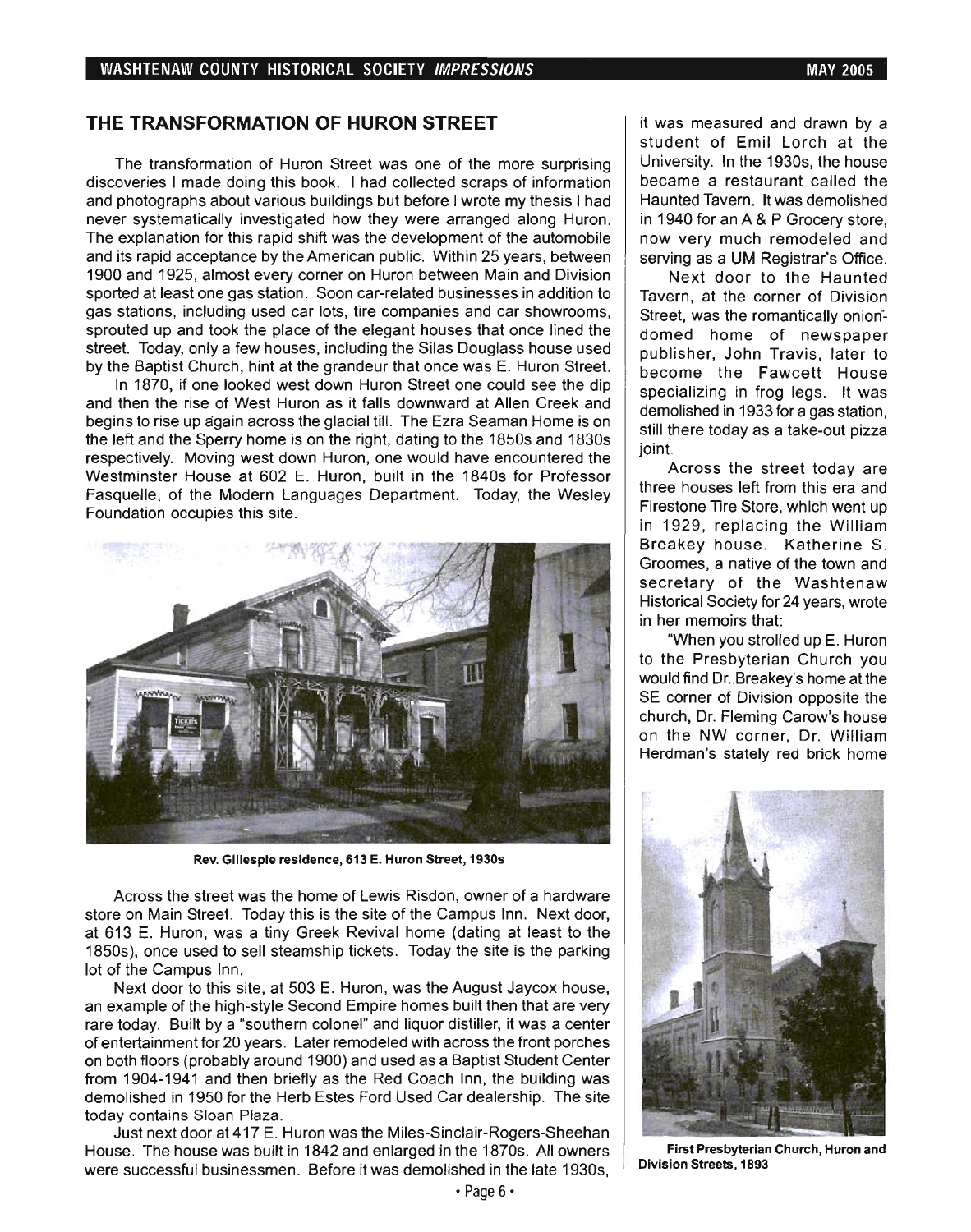with its carriage house presided over by a coachmen was west of the church, and then the beautiful little Ladies Library. On the corner of Fifth was the charming home of Dr. Kinne, for many years the Judge of Washtenaw County Circuit Court. The spacious grounds extended to the south to Zion Church. It was surrounded by stately trees and lovely flower beds."

Across the street at the NE corner of Huron and Fifth was the simple home of E.W. Morgan, now the site of Ann Arbor's City Hall, but the house was demolished for a gas station in 1925. Today, the Ann Arbor News occupies the site of the Presbyterian Church, the telephone company is on the site of the library, and Dr. Herdman's stately brick house is the Ann Arbor News' parking lot while Edward Kinne's house site is also a parking lot.

Fifth Avenue was the dividing line between the residential and commercial sections. In the commercial section of Huron, the Allenel Hotel long stood vigil at the corner of Huron and Fourth Avenue, now the site of Courthouse Square Senior Apartments.

So, once again we are back at the center of town. One historical building remains, the Glazier Building from 1906. Also at the corner is the former Ann Arbor Bank, now National City Bank, with its 1960's granite facade still looking quite handsome. Kitty korner is the "One North Main" Building from 1986, also home to another bank and Ralph Beebe, WCHS Program Chair. And at the fourth corner is our 1954 Washtenaw County Courthouse, now looking shabby in its 51<sup>st</sup> year, but having many elements from the 1950s which are now of interest to those who likemidcentury modern design (like its stainless steel and wood interiors and recessed lighting).

I'll end with a picture of a gas station. Does anyone know where this was? It's the corner of Beakes and North Main, where our Museum on Main Street now stands. This photo is from the 1960s. Despite our penchant for demolition, we do manage to 'save' a few buildings sometimes and our museum is a little 1830's gem. It was moved from 1015 Wall Street to 500 N. Main in 1990.



Gas station at Beakes and North Main Streets, site of todays Museum on Main Street

And so it goes. We build them, we take them down, we build them, and we take them down. Sometimes we are lucky enough to have the foresight to preserve some of our better buildings so they can give joy and pleasure to generations to come. But, the sad truth is that America is a progressive country, and we are ambivalent about preservation. Those of us who care can at least document our historic buildings and let them live through our pictures and writings.

## **Gordon Hall Update**

On April 19, 2005 a roundtable discussion was held to reveal common and conflicting interests concerning the Gordon Hall Historic District in Dexter, Michigan. Among the statements read by James Kosteva, representing the University of Michigan were: "The University will not gift the Gordon Hall site to any entity. The University will accept bids on Gordon Hall and the surrounding acreage from September 1, 2005 through November 15, 2005."

This gives the Dexter Area Historical Society and the Washtenaw County Historic District Commission, representatives of non-profit and local government interests respectively, only a few months to develop a plan whereby they not only can bid on the purchase but also be able to fund the restoration and future use of the site as a museum.

For more information contact the Washtenaw County Historic District Commission at the county website www.ewashtenaw.org or by phone at 734-994-2435.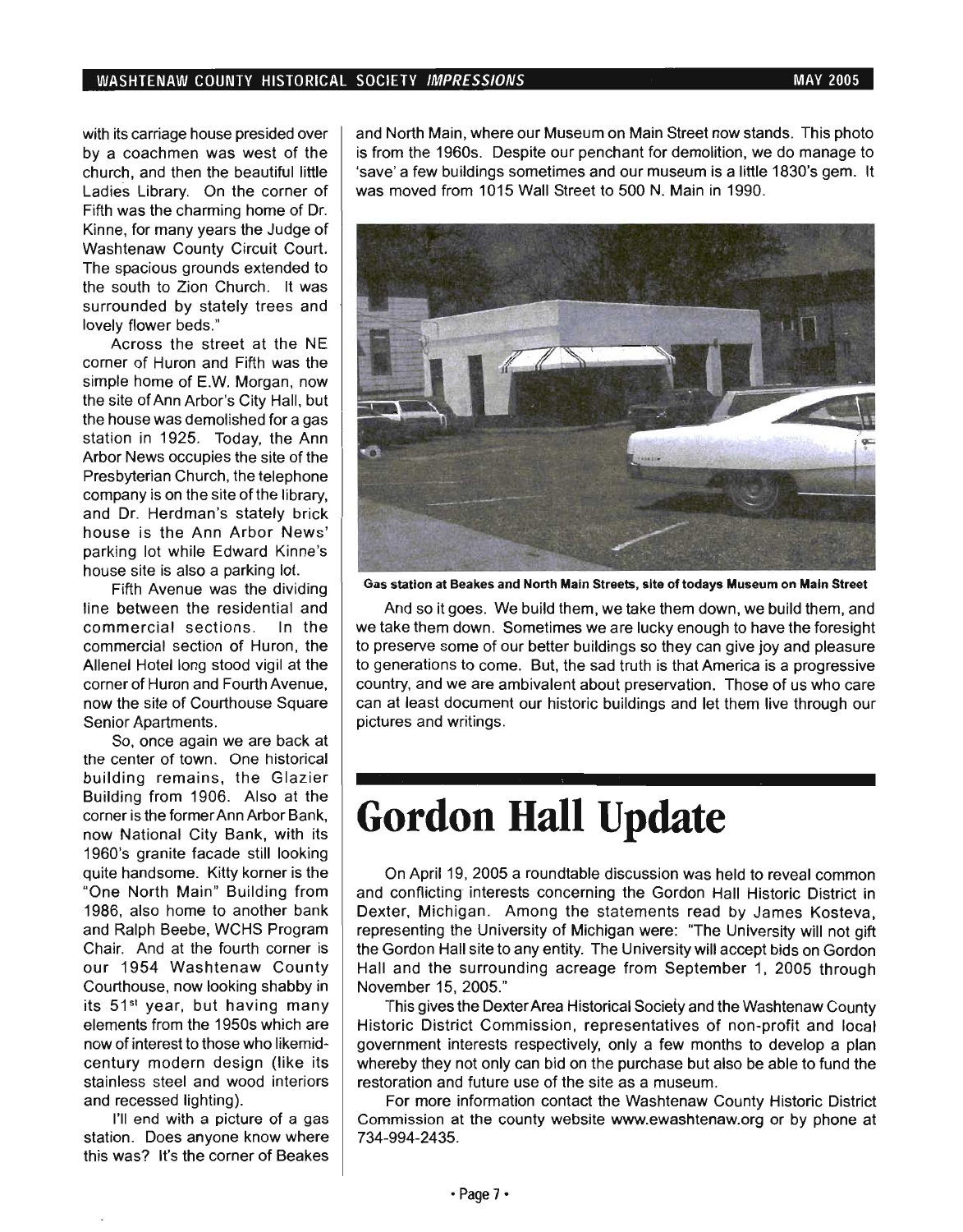### JUDY CHRISMAN President's Letter

This is the last issue of the newsletter until September. I want to thank all who helped with the newsletter this past year: Pauline Walters for all of her help writing and editing; Amy Rosenberg, Alice Cernigila and Patricia Smith for contributing articles; Debra Royal for putting it all together. I hope we will find an editor this summer to take over some of the job.

We had some feedback on Amy's article about the immigrant sack. Two of our readers, Dietrich W. Roloff, M.D. and Patricia Whitesell, Ph.D., sent an explanation of the last line on the sack. The 'Nro.' is an abbreviation for 'numero' or 'number' and the figure that we could not read is a 1. This would suggest that this was number one of a series of sacks in which Christian Hoffstetter packed his belongings. Indeed, the note that was attached to our bag indicates that 'bags' were donated although we have found only one.

Dr. Roloff also wrote that his atlas shows two villages named Erzingen in Wuerttemberg, Germany and that 'maurer' means bricklayer. Another member indicated that it could mean bricklayer, stone mason or plasterer.

A genealogical search indicates that the donor of the bag, Rueben Hoffstetter, was born in Ann Arbor in 1880 and was the grandson of Christian. Christian was born about 1820 in Wuerttemberg, his occupation was stone mason, he had three sons, and in 1880 he lived at 583 W. Liberty, Ann Arbor. The U.S. Census lists the oldest son, Christian II, as a brick mason in 1870. The youngest son, Adolphus, was born in Michigan and is listed in the 1880 census as a brick mason living at 624 W. Jefferson. Middle son Jacob, born in Wuerttemberg in 1849 (the year Christian immigrated) was Rueben's father. Jacob was a saloon keeper and lived at 72 S. Main. Rueben became a bond salesman.

We appreciate the feedback we get on our newsletter articles. We want to thank those who take the time to "fill in the blanks" in our records. We hope to see you all at our summer exhibit and in the fall at our Sunday meetings. Ralph Beebe, Program Chairman, is putting together an interesting series of lectures for next season.

SUNDAY' JUNE 26, 2005

## Celebrate Michigan Log Cabin Day



### Ann Arbor's historic Cobblestone Farm Museum 2781 Packard Road, Ann Arbor, M148108· 734/994-2928 Sunday, June 26, 2005 • Noon to 3 p.m.

Tourthe c.1835 Willis Log Cabin moved to this site in 1981 and the historic properties. There will be exhibits and Hands-on activities such as butter churning, corn grinding, laundry, wool carding, rope bed tightening, etc and the gift shop will be open.

At 1:30 p.m. there will be a slide presentation by Ann Arbor historian, Wystan Stevens. Admission: \$2 for children 4+ and adults, \$8 for families.

Cobblestone Farm's regular open hours for 2005 are 10 a.m.  $-1:00$  p.m.: on the 4th Saturday of each month May through September (May 28, June 25, July 23, August 27, September 24) Admission for regular tours is \$2 adults; \$1.50 ages 4-17; \$6 family.

## Huron River Day 2005

25th Anniversary Celebration

### Gallup Park & Parker Mill Sunday July 10



Since 1980, the year of the first Huron River Day, 400 billion cubic feet (3 trillion gallons) of water have flowed via the Huron River into Lake Erie and eventually into the Atlantic Ocean. Every year we celebrate this remarkable natural phenomenon on the first Sunday after the Fourth of July, our national holiday. This year is the  $25<sup>th</sup>$ anniversary of the first Huron River Day. Our celebration will be traditional, with food, music, educational exhibits and fun events for the whole family. Because it is the  $25<sup>th</sup>$  anniversary, this year's event will feature a substantially increased emphasis on the historical component. Images of the river and people and events related to it will be posted at Gallup Park. All are invited to view these images and memorabilia to become more familiar with the way the Huron River has dramatically affected the lives of Washtenaw County residents. We hope to see you there.

> Huron River Day Coordinating Committee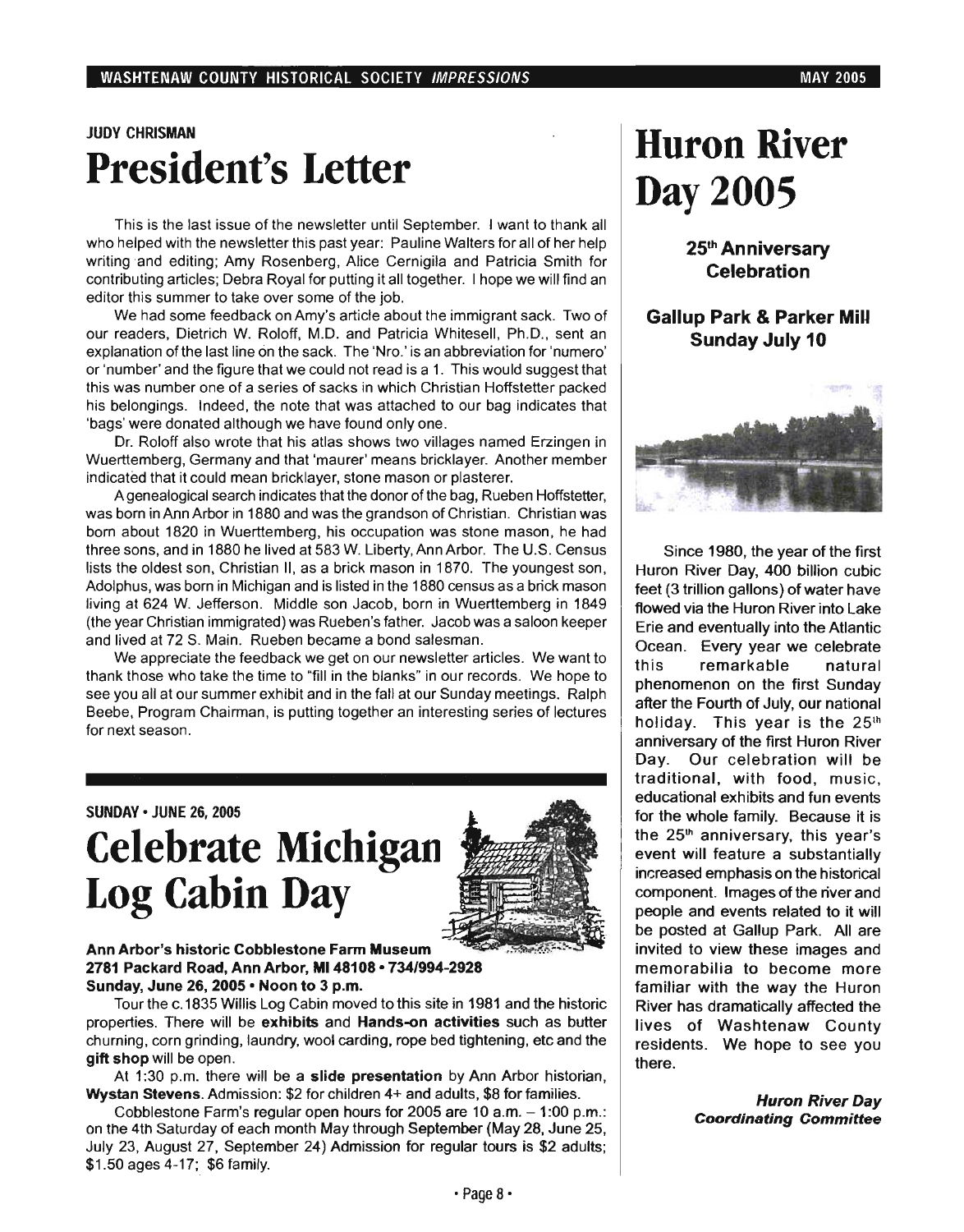## **Celebrate Key Anniversaries**

135th Anniversary Celebration ofthe Saline Railroad Depot and 10<sup>th</sup> Anniversary of the Depot Museum 402 N. Ann Arbor St., Saline 734-994-0442

### Saturday, July 23, 2005  $11:00$  a.m.  $-4:00$  p.m.

Family fun will include velocipede rides, trolley rides to the sites of various, 19<sup>th</sup> century businesses around the depot complex, music, railroad related gifts for sale, and food for purchase. For a nominal fee, an official U.S. Post Office cancel will be applied to cacheted envelopes for stamp collectors and those wanting an inexpensive souvenir of the day. A post office employee will be on hand to hand stamp mail with our specially designed cancel that features our caboose.

Admission is free; donations always gratefully accepted.



## ALICE CERNIGLIA **Women's Work** & Style **1837-1914**



In early America the work of women was usually in the role of wife. She worked alongside her husband, running a household, farm or plantation. Widows and the wives of men off-to-war or traveling on business often ran them alone. Cooking for the household took a major part of a woman's time. Making garments-spinning yarn and weaving cloth-also took much time. After the Revolution and into the early 19<sup>th</sup> century, higher expectations for educating the children often fell to the mother.

Other women worked as servants or slaves. Unmarried women, divorcees or those married without property, might work in

another household, helping with chores of the wife or substituting for the wife if there was not one in the family. Widows or widowers tended to remarry quickly.

Many women, especially but not only widows, owned businesses. Women worked as apothecaries, barbers, blacksmiths, sextons, printers, tavern keepers and midwives.

In the 1840s and 1850s, as the Industrial Revolution and factory labor took hold in the United States, more women worked outside the home. By 1840, ten percent of women held jobs outside the home. Ten years later, this had risen to fifteen percent. Factory owners hired women and children because they could pay lower wages than to men.

For this exhibition, we focus on those exceptional women in Washtenaw County who were employed in professions where women were not the norm. Among the professions to be explored are educators at the' University of Michigan, Michigan Normal School, and in the public and private sector; saloon keeper, Mrs. Catherine Schumacher; bakers, Mrs. William Caspary and Mrs. Hangsterfer; physicians, Eliza Mosher, Sophia Hartley, and Jeanne B. Solis, who was one of the founders of Mercywood Hospital; artist, Katie Rogers; lawyers, Mary Foster, Helen McAndrew; as well as businesswomen, Olivia B. Hall, Emma Hall, Bertha Muehlig, Lucretia Gillette. The exhibit will give you an aspect of the life of working women in a time when working women went unheralded.

The research for this exhibit was primarily done by our new volunteer, Susan Nenadic. We are particulany looking for a woman's serge gym suit designed by Dr. Mosher and information about the Walker family and the Hangsterfers, If you have any information about working women of this era or have artifacts you can loan, please contact Alice Cerniglia at 734-662- 9092